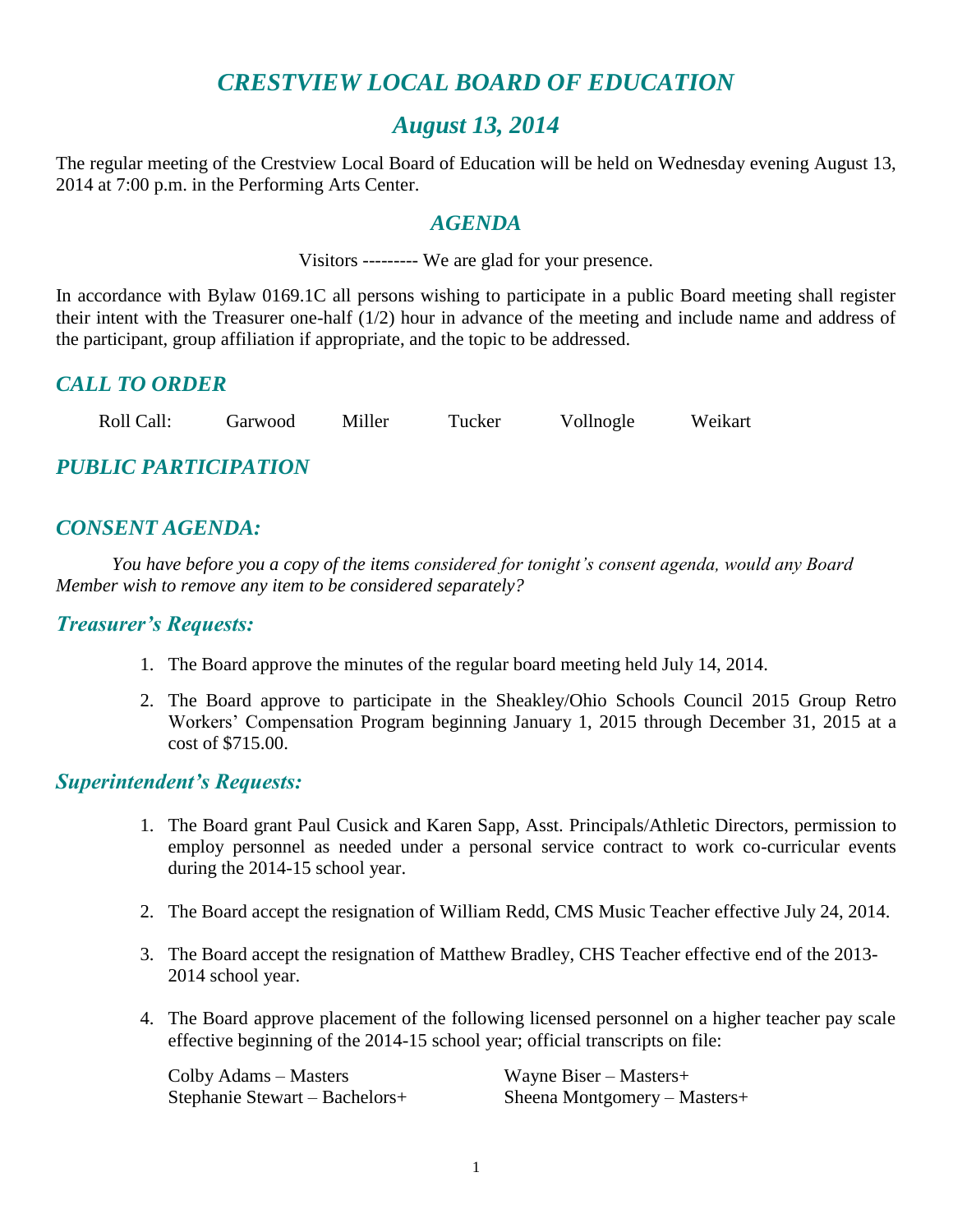5. The Board grant supplemental contracts to the following licensed personnel for the 2014-2015 as per salary schedule for the assignment designated; pending receipt of all required reports:

> Julie Agnew – CHS Costume Designer/Choreographer Julie Agnew – CHS Senior Class Advisor Brady Amerson – CHS Assistant Marching Band

6. The Board approve the following licensed personnel to be granted a one (1) year limited contract basis for the 2014-15 school year according to the established wage rate; pending receipt of all required reports:

> Sarah Valingo – CHS English Teacher Brady Amerson - CMS Music Teacher

7. The Board grant supplemental contracts to the following nonteaching personnel for the 2014-15 school year as per salary schedule for the assignment designated pursuant to O.R.C. 3313.53; pending receipt of all required reports:

> Marino November – CHS Battery Percussion Instructor (camp only) Jackie Mortimer – CHS Pit Percussion Instructor (camp only) Amanda Lacusky – CHS Woodwind Instructor (camp only) Katie Chadwick – CHS Color Guard Instructor Michael Barkett – CHS Brass Instructor

8. The Board approve the following personnel for Athletic Department event positions:

#### *Ticket Sellers*

Deanna Derringer…Katie Ricketts…Mandy Mustake….Michelle Fitzgerald

*CHS Clock Operator* – Donald Guy

9. The Board approve the following substitute employees salary schedules for the 2014-15 school year:

| Tutoring/Home Instruction         | $$15.00$ per hour |
|-----------------------------------|-------------------|
| Teachers                          | $80.00$ per day   |
| <b>Crestview Retired Teachers</b> | $100.00$ per day  |
| Custodians                        | 9.00 per hour     |
| Secretaries                       | 7.95 per hour     |
| <b>Bus Drivers</b>                | $12.00$ per hour  |
| Cooks                             | 7.95 per hour     |
| Cafeteria Cashiers                | 7.95 per hour     |
| Cafeteria Servers                 | 7.95 per hour     |
| <b>Technology Assistant</b>       | 8.00 per hour     |

10. The Board approve the following as non-paid volunteers for the 2014-15 school year; pending receipt of all required reports:

> Amanda Robb – CHS Volunteer Assistant Soccer Coach Justin Boyd – Volunteer Assistant Football Coach Jason Gorby - Volunteer Assistant Football Coach Richard Stelts - Volunteer Assistant Football Coach Peggy Simmons – Volunteer Volleyball Scorekeeper Andris Baltputnis – Volunteer Announcer Michael Turvey – Volunteer Clock Operator Emily Schlueter – Volunteer Marching Band Assistant Josh Schlueter - Volunteer Marching Band Assistant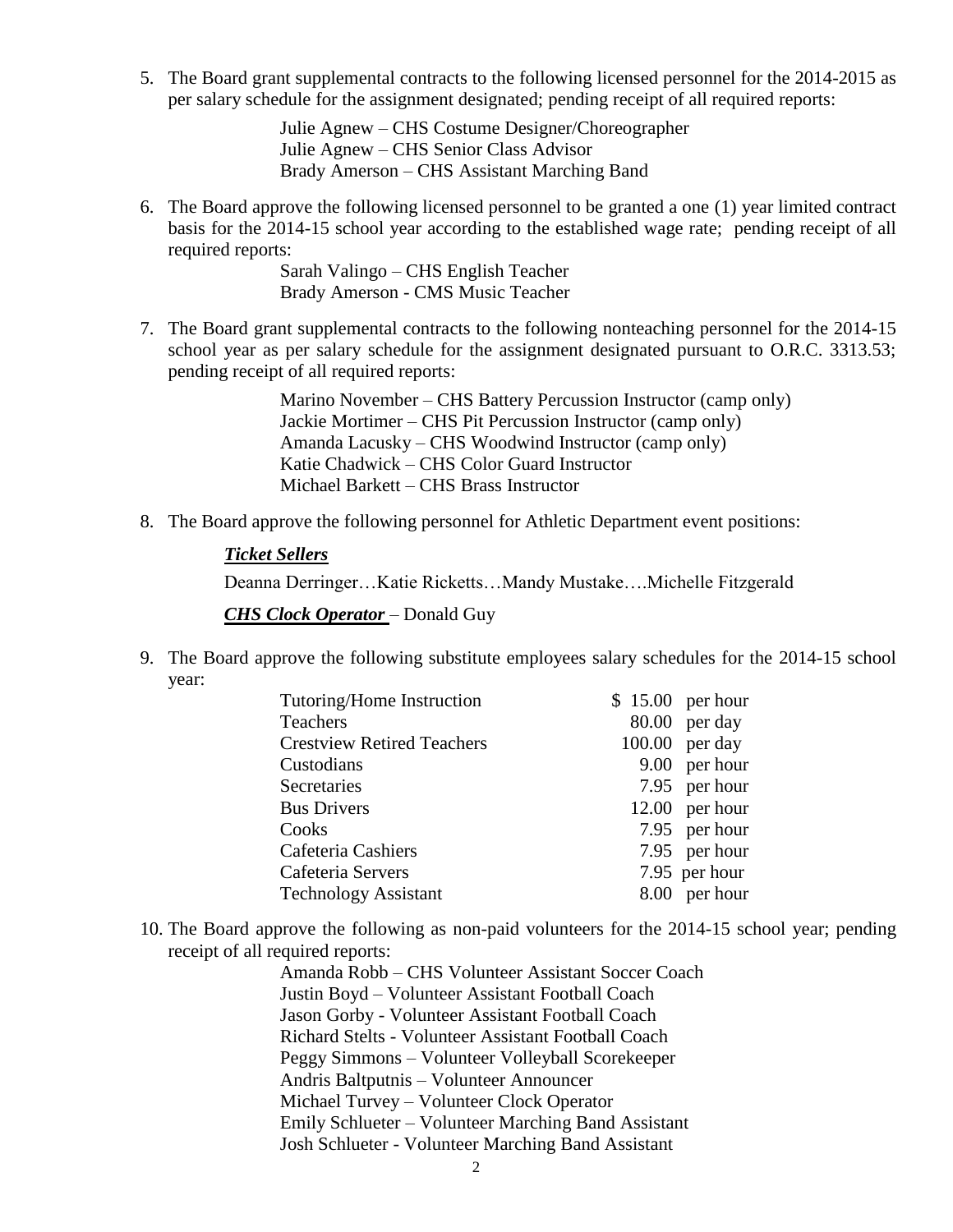11. The Board approve the following student fees for the 2014-15 school year:

| <b>Integrated Science</b>   | \$15.00 |
|-----------------------------|---------|
| Art (HS)                    | 15.00   |
| Chemistry I and II          | 15.00   |
| Biology I and II            | 15.00   |
| Physics                     | 15.00   |
| <b>Creative Foods</b>       | 15.00   |
| Adventures in Family Life   | 15.00   |
| Digital Photography         | 15.00   |
| <b>Instrument Usage Fee</b> | 30.00   |
| K-8 School Fee              | 15.00   |
| <b>Technology Fee</b>       | 35.00   |

- 12. The Board approve a resolution to contract with the Columbiana County Board of Mental Retardation and Developmental Disabilities to provide educational services for school-age multihandicapped students.
- 13. The Board approve the following Teacher Handbooks for the 2014-15 school year as presented.

Crestview High School Crestview Middle School Crestview Elementary School

- 14. The Board approve the Student-Athlete and Parent Handbook as presented by Assistant Principals/Athletic Directors, Paul Cusick and Karen Sapp for the 2014-15 school year.
- 15. The Board approve the Transportation Department Handbook for the 2014-15 school year as presented by Ken Floor, Transportation Supervisor.

### **END of CONSENT AGENDA**

Recommend the Board approve the consent agenda as presented:

Moved by \_\_\_\_\_, second by \_\_\_\_\_ to approve consent agenda. Vote yes: \_\_\_\_\_, \_\_\_\_\_, \_\_\_\_\_, \_\_\_\_\_\_, \_\_\_\_\_\_. Vote no: \_\_\_\_\_\_, \_\_\_\_\_, \_\_\_\_\_, \_\_\_\_\_, \_\_\_\_\_. Absent: \_\_\_\_\_\_, \_\_\_\_\_. Motion carried \_\_\_\_\_. Failed \_\_\_\_\_.

#### *Treasurer's Requests/Recommendations not included in Consent Agenda:*

1. Approve financial reports and investments as prepared and presented.

Moved by \_\_\_\_\_, second by \_\_\_\_\_. Vote yes:  $\_\_\_\_\_\_\_\_\_\_\_\_\_\_\_$  \_\_\_\_\_, \_\_\_\_\_, \_\_\_\_\_. Vote no:  $\_\_\_\_\_\_\$ \_\_\_\_\_, \_\_\_\_\_\_, \_\_\_\_\_\_\_. Absent: \_\_\_\_\_\_, \_\_\_\_\_\_. Motion carried \_\_\_\_\_\_. Failed \_\_\_\_\_.

2. Recommend: The Board accept donations from:

| a. Crestview Athletic Boosters        | \$1,600.00 to CHS Softball for tarp                 |
|---------------------------------------|-----------------------------------------------------|
| <b>b. Crestview Athletic Boosters</b> | \$1471.95 to CHS Football for weight room equipment |
| c. NDC Heating & Cooling, LLC         | \$200.00 to Memory Garden for new Rebel sign        |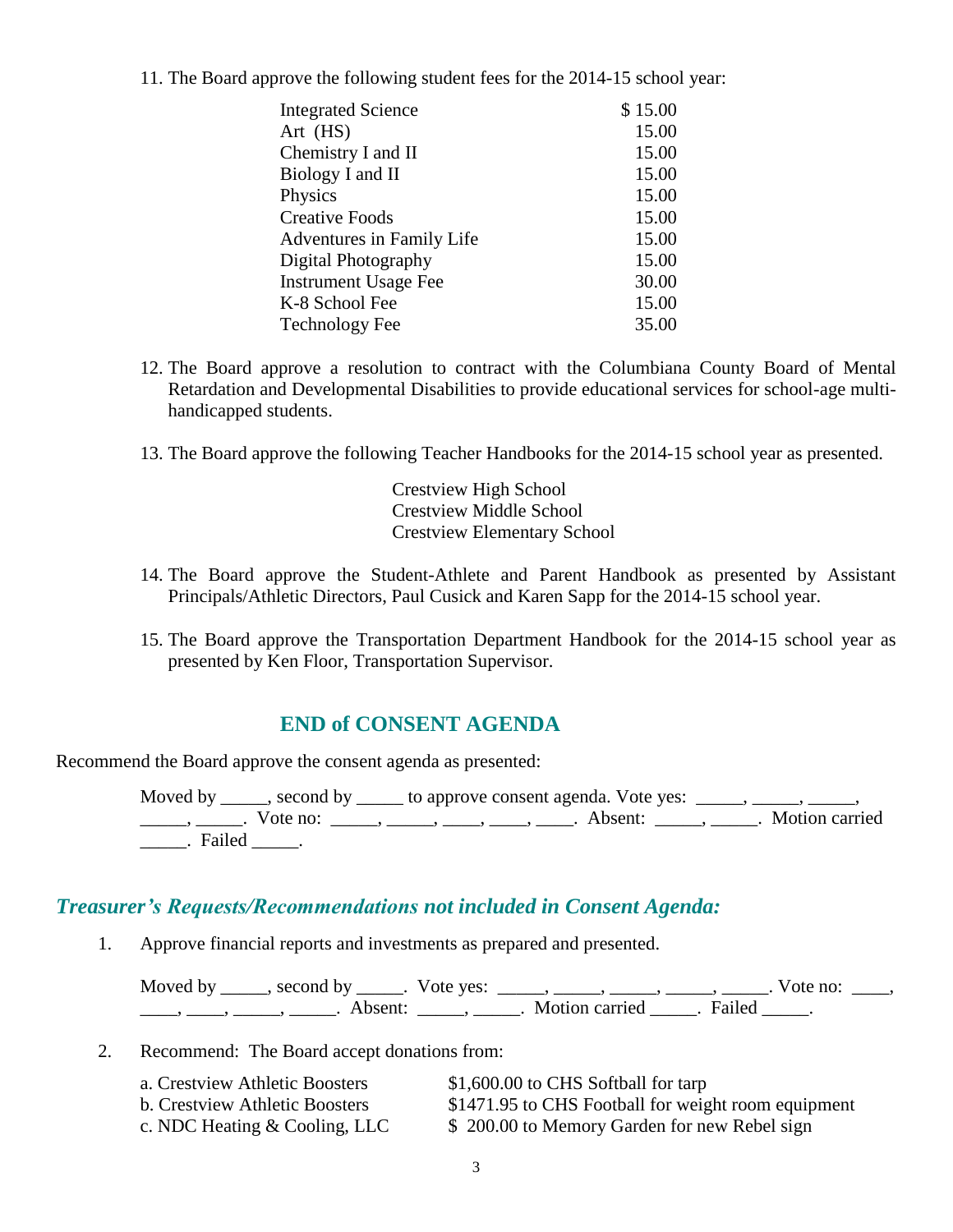|                         | d. Garwood Cattle Company                 | \$100.00 to CHS Football Banners                                                        |  |  |
|-------------------------|-------------------------------------------|-----------------------------------------------------------------------------------------|--|--|
|                         | e. Tucker Equipment Company               | \$100.00 to CHS Football Banners                                                        |  |  |
|                         | f. DLux Motors                            | 50.00 to CHS Football Banners<br>$\mathbb{S}$                                           |  |  |
|                         | g. Tom & Karen Sapp                       | Clothes Dryer to CHS Athletic Department                                                |  |  |
|                         | h. Hephner Lawn Care, LLC                 | \$500.00 to CHS Football Banners                                                        |  |  |
|                         |                                           | Moved by _____, second by _____. Vote yes: _____, ____, ____, ____, ____, Vote no: ___, |  |  |
| <b>Race to the Top:</b> |                                           | Mr. Miller                                                                              |  |  |
| <b>Board Reports:</b>   |                                           |                                                                                         |  |  |
| 1.                      | <b>Career Center Report</b>               | Mr. Tucker                                                                              |  |  |
| 2.                      | <b>Student Achievement Liaison Report</b> | Dr. Miller                                                                              |  |  |
| 3.                      | Legislative Report                        | Mr. Weikart                                                                             |  |  |
|                         | <b>Board Committee Reports:</b>           |                                                                                         |  |  |
| 1.                      | Buildings & Grounds                       | Mr. Vollnogle                                                                           |  |  |
| 2.                      | <b>Athletic Council</b>                   | Mr. Garwood                                                                             |  |  |
| 3.                      | Personnel                                 | Mr. Vollnogle                                                                           |  |  |
| 4.                      | <b>Finance Audit</b>                      | Dr. Miller                                                                              |  |  |
| 5.                      | Policy                                    | Dr. Miller                                                                              |  |  |
| 6.                      | Communications                            | Mr. Weikart                                                                             |  |  |
| 7.                      | Insurance                                 | Mr. Vollnogle                                                                           |  |  |
|                         | <b>Administrative Reports:</b>            |                                                                                         |  |  |
| 1.                      | <b>Elementary School</b>                  | Mrs. Dangerfield                                                                        |  |  |
| 2.                      | Middle School                             | Mr. Richardson                                                                          |  |  |
| 3.                      | <b>High School</b>                        | Mrs. Dickson                                                                            |  |  |
| 4.                      | <b>Special Education</b>                  | Mr. Hill                                                                                |  |  |
| 5.                      | Athletic                                  | Mr. Cusick/Mrs. Sapp                                                                    |  |  |
| 6.                      | Lunchroom                                 | Mrs. Peddicord                                                                          |  |  |
| 7.                      | Technology                                | Mr. Miller                                                                              |  |  |
| 8.                      | Transportation                            | Mr. Floor                                                                               |  |  |
| 9.                      | Maintenance                               | Mr. Radman                                                                              |  |  |
|                         | <b>Superintendent's Report:</b>           | Mr. Dilling                                                                             |  |  |

## *Superintendent's Requests/Recommendations not included in Consent Agenda:*

1. Recommend: The Board ratify a Memorandum of Understanding with CEA to comply with provisions of the Affordable Care Act.

| Moved by ______, second by ______. Vote yes: | $\sim$ $\sim$ $\sim$ $\sim$ $\sim$ $\sim$ $\sim$ | Vote no: |  |
|----------------------------------------------|--------------------------------------------------|----------|--|
| Absent:                                      | Motion carried . Failed                          |          |  |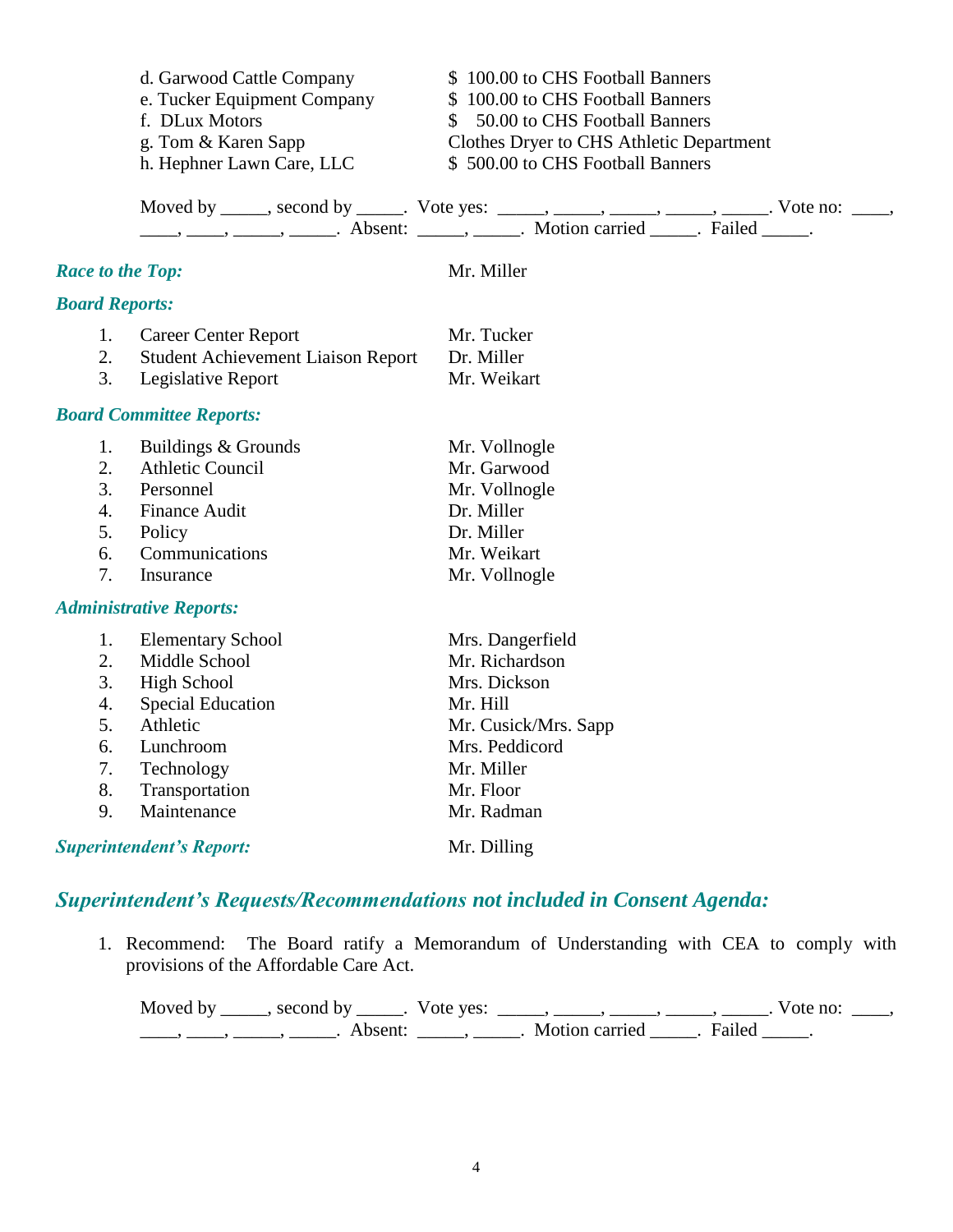2. Recommend: Turner Dairy Farms, Inc. be awarded the contract for milk and milk products for the 2014-15 school year. Following price quotes include an escalator clause:

| $\frac{1}{2}$ pint 1% chocolate<br>$\frac{1}{2}$ pint 1% milk                        | \$.2375<br>.2300      |                                              |
|--------------------------------------------------------------------------------------|-----------------------|----------------------------------------------|
| Sour Cream                                                                           | 5.95                  |                                              |
| Moved by _____, second by _____. Vote yes: ____, ____, ____, ____, _____.<br>Absent: | Motion carried Failed | Vote no: $\qquad \qquad$ , $\qquad \qquad$ , |

3. Recommend: Nickles Bakery be awarded the contract for bread and rolls for the 2014-15 school year. Following price quotes include use of USDA flour:

| 18 oz. Multi Grain Rolls                                                                                                                                                                                                           | 2.01            |
|------------------------------------------------------------------------------------------------------------------------------------------------------------------------------------------------------------------------------------|-----------------|
| 22 oz. Whole Grain White Bread                                                                                                                                                                                                     | 1.59            |
| 12 oz. Whole Grain Hamburger Bun                                                                                                                                                                                                   | 1.20            |
| 12 oz. Whole Grain Weiner Bun                                                                                                                                                                                                      | 1.20            |
| 29 oz. 6" Whole Grain Hoagie Bun                                                                                                                                                                                                   | 2.34            |
| 18 oz. Whole Grain Dinner Roll                                                                                                                                                                                                     | 2.01            |
| 16 oz. Wheat Hot Dog Bun                                                                                                                                                                                                           | 1.29            |
| 18 oz. 100 % Whole Wheat Bread                                                                                                                                                                                                     | 1.39            |
| 24 oz. Whole Grain White Bread 5" Stick                                                                                                                                                                                            | 2.43            |
| Moved by ______, second by ______. Vote yes: ______, _____, ______, ______, ______                                                                                                                                                 | Vote no: $\_\_$ |
| <u>(e)</u> metal metal metal metal metal metal metal metal metal metal metal metal metal metal metal metal metal metal metal metal metal metal metal metal metal metal metal metal metal metal metal metal metal metal metal metal |                 |

4. Recommend: The following ala carte lunch prices be approved for the 2014-15 school year:

| Sandwiches                                                                               |                  | \$2.35 |  |
|------------------------------------------------------------------------------------------|------------------|--------|--|
| Main Dish                                                                                |                  | 2.35   |  |
| Pizza                                                                                    |                  | 2.35   |  |
| Corn Dog                                                                                 |                  | 2.00   |  |
| Soups/Chili                                                                              |                  | 1.25   |  |
| Side Dishes: Fruit/Vegetable                                                             |                  | .75    |  |
| Veggies/Dip                                                                              |                  | 1.00   |  |
| <b>French Fries</b>                                                                      |                  | 1.00   |  |
| Small Bowl Salad                                                                         |                  | 1.75   |  |
| Large Bowl Salad                                                                         |                  | 2.25   |  |
| Milk                                                                                     |                  | .50    |  |
| Coffee                                                                                   |                  | .50    |  |
| Cookie                                                                                   | 2/               | .65    |  |
| Chips                                                                                    |                  | .75    |  |
| Pretzel Rods                                                                             |                  | .10    |  |
| Bread & Butter                                                                           | 1/               | .15    |  |
| Crackers                                                                                 | $(2 \text{ pk})$ | .10    |  |
| Crackers                                                                                 | $(4 \text{ pk})$ | .15    |  |
| Fruit Rollups/Gushers                                                                    |                  | .50    |  |
| Moved by _____, second by _____. Vote yes: ____, ____, ____, ____, ____. Vote no: _____, |                  |        |  |